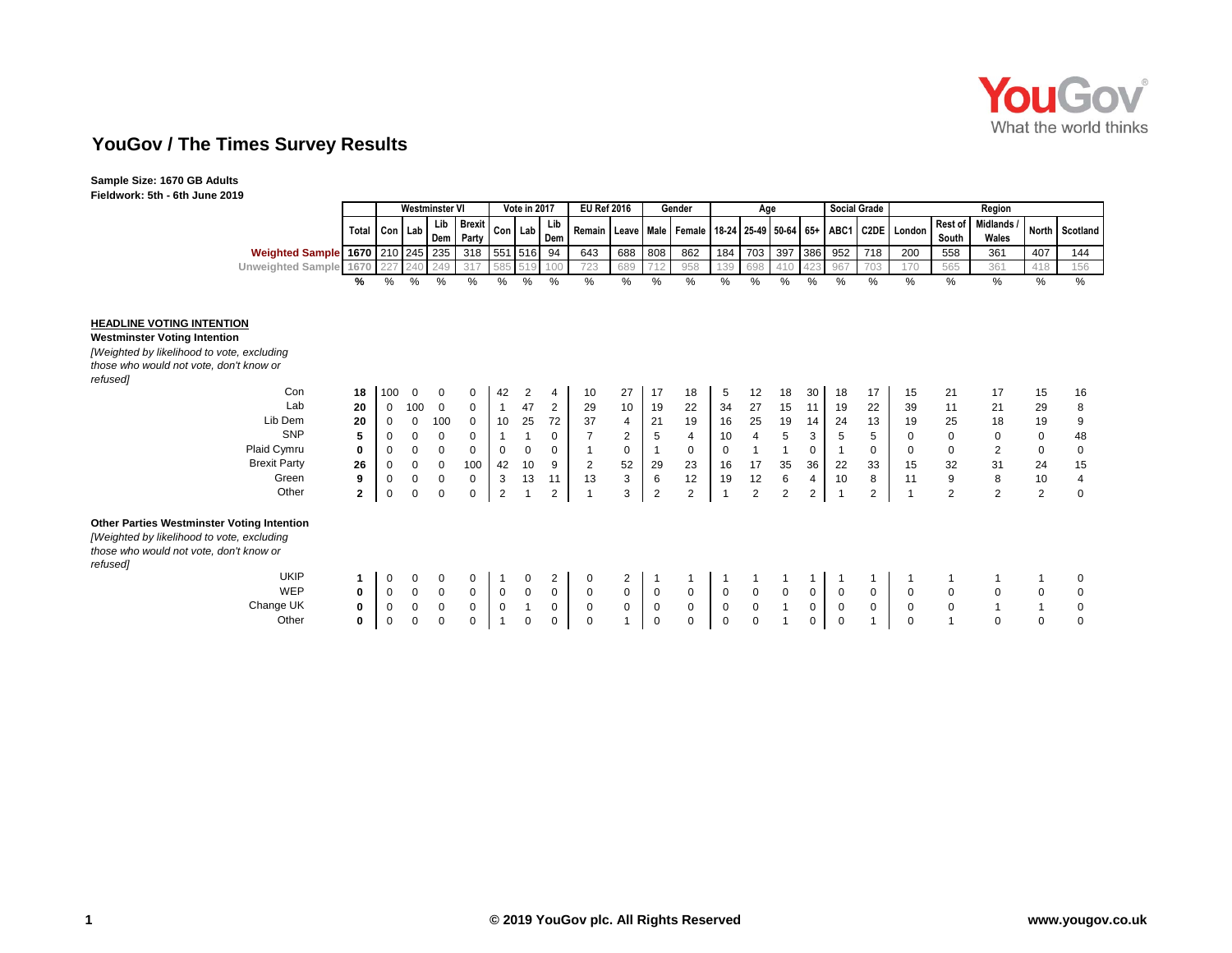

### **Sample Size: 1670 GB Adults**

**Fieldwork: 5th - 6th June 2019**

|                                                                                                                                       |                         |                |                |                         | <b>Westminster VI</b>  |                | Vote in 2017            |                         |                | <b>EU Ref 2016</b> |                           | Gender                    |                    | Age                 |                         |                |                | <b>Social Grade</b> |                |                         | Region                          |                |                         |
|---------------------------------------------------------------------------------------------------------------------------------------|-------------------------|----------------|----------------|-------------------------|------------------------|----------------|-------------------------|-------------------------|----------------|--------------------|---------------------------|---------------------------|--------------------|---------------------|-------------------------|----------------|----------------|---------------------|----------------|-------------------------|---------------------------------|----------------|-------------------------|
|                                                                                                                                       | <b>Total</b>            |                | Con   Lab      | Lib<br>Dem              | <b>Brexit</b><br>Party | Con            | Lab                     | Lib<br>Dem              | Remain         | Leave              |                           | Male Female               | 18-24              | 25-49 50-64         |                         | $65+$          | ABC1           | C <sub>2</sub> DE   | London         | Rest of<br>South        | <b>Midlands</b><br><b>Wales</b> | <b>North</b>   | Scotland                |
| <b>Weighted Sample 1670</b>                                                                                                           |                         |                | 210 245        | 235                     | 318                    |                | 551 516                 | 94                      | 643            | 688                | 808                       | 862                       | 184                | 703                 | 397                     | 386            | 952            | 718                 | 200            | 558                     | 361                             | 407            | 144                     |
| Unweighted Sample 1670                                                                                                                |                         | 227            | 240            | 249                     | 317                    | 585            | 519                     | 100                     | 723            | 689                | 712                       | 958                       | 139                | 698                 | 41C                     | 42.            | 967            | 703                 | 170            | 565                     | 361                             | 418            | 156                     |
|                                                                                                                                       | %                       | $\frac{9}{6}$  | $\frac{9}{6}$  | $\frac{0}{0}$           | $\frac{0}{0}$          | $\frac{9}{6}$  | $\frac{0}{0}$           | $\frac{0}{0}$           | $\frac{9}{6}$  | $\frac{9}{6}$      | $\frac{9}{6}$             | $\frac{9}{6}$             | $\frac{0}{6}$      | $\frac{9}{6}$       | $\frac{0}{6}$           | $\frac{0}{6}$  | $\frac{9}{6}$  | $\frac{9}{6}$       | $\frac{9}{6}$  | $\frac{0}{6}$           | $\frac{9}{6}$                   | $\%$           | $\frac{0}{0}$           |
| If there were a general election held                                                                                                 |                         |                |                |                         |                        |                |                         |                         |                |                    |                           |                           |                    |                     |                         |                |                |                     |                |                         |                                 |                |                         |
| tomorrow, which party would you vote<br>for?                                                                                          |                         |                |                |                         |                        |                |                         |                         |                |                    |                           |                           |                    |                     |                         |                |                |                     |                |                         |                                 |                |                         |
| Conservative                                                                                                                          | 13                      | 100            | $\mathbf 0$    | $\Omega$                | $\mathbf 0$            | 33             | $\overline{c}$          | 4                       | 8              | 20                 | 13                        | 13                        | 3                  | 8                   | 14                      | 23             | 13             | 12                  | 12             | 15                      | 12                              | 10             | 12                      |
| Labour                                                                                                                                | 15                      | 0              | 100            | $\mathbf 0$             | $\mathbf 0$            | $\mathbf{1}$   | 38                      | $\mathbf 2$             | 23             | 8                  | 14                        | 15                        | 23                 | 18                  | 11                      | 8              | 15             | 14                  | 28             | 8                       | 15                              | 20             | 6                       |
| <b>Liberal Democrat</b>                                                                                                               | 14                      | 0              | $\mathbf 0$    | 100                     | $\mathbf 0$            | 8              | 20                      | 60                      | 30             | 3                  | 16                        | 12                        | 12                 | 16                  | 15                      | 11             | 18             | $\boldsymbol{9}$    | 14             | 18                      | 12                              | 13             | 8                       |
| Scottish National Party (SNP)                                                                                                         | 3                       | $\mathbf 0$    | $\mathbf 0$    | $\mathbf 0$             | $\mathbf 0$            | $\overline{1}$ | $\mathbf{1}$            | $\pmb{0}$               | 6              | $\boldsymbol{2}$   | 4                         | $\ensuremath{\mathsf{3}}$ | $\overline{7}$     | 3                   | $\overline{\mathbf{4}}$ | $\mathbf 2$    | 4              | 3                   | $\Omega$       | $\mathbf 0$             | $\mathbf 0$                     | $\mathbf 0$    | 37                      |
| Plaid Cymru                                                                                                                           | 0                       | 0              | $\mathbf 0$    | $\mathbf 0$             | $\mathbf 0$            | $\mathbf 0$    | 0                       | $\mathbf 0$             | $\mathbf{1}$   | $\mathbf 0$        | 0                         | $\mathbf 0$               | $\mathbf 0$        | $\mathbf{1}$        | $\mathbf 0$             | $\mathbf 0$    | 0              | $\mathbf 0$         | 0              | 0                       | $\mathbf{1}$                    | $\mathbf 0$    | $\pmb{0}$               |
| <b>Brexit Party</b>                                                                                                                   | 19                      | 0              | $\mathbf 0$    | $\mathbf 0$             | 100                    | 33             | 8                       | 8                       | $\overline{2}$ | 40                 | 22                        | 16                        | 12                 | 12                  | 26                      | 28             | 17             | 22                  | 12             | 23                      | 22                              | 16             | 12                      |
| Green                                                                                                                                 | $\overline{7}$          | 0              | $\mathbf 0$    | $\Omega$                | $\Omega$               | $\overline{2}$ | 10                      | 10                      | 11             | 3                  | $\,6\,$                   | 8                         | 14                 | 8                   | $\overline{4}$          | 3              | 8              | 6                   | 8              | $\overline{7}$          | 6                               | 8              | $\mathsf 3$             |
| Some other party                                                                                                                      | $\mathbf{1}$            | 0              | $\mathbf 0$    | $\mathbf 0$             | $\Omega$               | $\mathbf{1}$   | $\mathbf{1}$            | $\mathbf{1}$            | 0              | $\boldsymbol{2}$   | $\mathbf{1}$              | $\mathbf{1}$              | $\mathbf 0$        | $\mathbf{1}$        | $\mathbf{1}$            | $\sqrt{2}$     | $\overline{1}$ | 2                   | $\mathbf{1}$   | $\overline{\mathbf{c}}$ | $\overline{2}$                  | 2              | $\pmb{0}$               |
| Would not vote                                                                                                                        | 11                      | 0              | $\mathsf 0$    | $\pmb{0}$               | $\mathbf 0$            | $\overline{4}$ | $\overline{\mathbf{c}}$ | 5                       | $\overline{4}$ | 6                  | 11                        | 11                        | 12                 | 15                  | $\bf 8$                 | $\,6\,$        | 8              | 14                  | 8              | 10                      | 13                              | 12             | 11                      |
| Don't know                                                                                                                            | 15                      | $\mathbf 0$    | $\mathbf 0$    | $\mathbf 0$             | $\mathbf 0$            | 17             | 16                      | 10                      | 14             | 16                 | 11                        | 19                        | 14                 | 16                  | 14                      | 16             | 15             | 16                  | 17             | 15                      | 15                              | 17             | 10                      |
| Refused                                                                                                                               | $\mathbf{2}$            | $\mathsf 0$    | $\overline{0}$ | $\Omega$                | $\mathbf 0$            | $\mathbf{1}$   | $\overline{1}$          | 1                       | $\mathbf{1}$   | $\mathbf{1}$       | $\overline{2}$            | $\mathbf{1}$              | $\overline{2}$     | 2                   | $\mathbf{1}$            | $\mathbf{1}$   | $\overline{1}$ | 3                   | $\mathbf{1}$   | 2                       | $\mathbf{1}$                    | $\overline{2}$ | $\mathbf{0}$            |
| And which of these parties would you<br>vote for?                                                                                     |                         |                |                |                         |                        |                |                         |                         |                |                    |                           |                           |                    |                     |                         |                |                |                     |                |                         |                                 |                |                         |
| [Shown only to those who said 'some other<br>party'; $n = 22$ ]                                                                       |                         |                |                |                         |                        |                |                         |                         |                |                    |                           |                           |                    |                     |                         |                |                |                     |                |                         |                                 |                |                         |
| UK Independence Party (UKIP)                                                                                                          | 46                      | 0              | 0              | 0                       | 0                      | 47             | 17                      | 100                     | 36             | 55                 | 60                        | 30                        | 100                | 57                  | 30                      | 36             | 58             | 36                  | 55             | 40                      | 63                              | 37             | ${\cal O}$              |
| Women's Equality Party                                                                                                                | 0                       | 0              | ${\cal O}$     | ${\cal O}$              | 0                      | 0              | ${\cal O}$              | 0                       | $\overline{O}$ | ${\cal O}$         | 0                         | $\overline{O}$            | ${\cal O}$         | 0                   | ${\cal O}$              | ${\cal O}$     | 0              | ${\cal O}$          | $\mathcal{O}$  | 0                       | 0                               | ${\cal O}$     | ${\cal O}$              |
| Change UK - The Independent Group                                                                                                     | 22                      | ${\cal O}$     | ${\cal O}$     | ${\cal O}$              | 0                      | 0              | 73                      | 0                       | 25             | $\overline{7}$     | 18                        | 26                        | 0                  | 19                  | 31                      | 20             | 28             | 17                  | 0              | 12                      | 37                              | 29             | ${\cal O}$              |
| Some other party                                                                                                                      | 25                      | 0              | ${\cal O}$     | ${\cal O}$              | 0                      | 41             | 0                       | 0                       | 39             | 28                 | 21                        | 28                        | 0                  | 17                  | 39                      | 28             | 6              | 41                  | 0              | 48                      | 0                               | 23             | 0                       |
| Don't know<br>Refused                                                                                                                 | $\overline{7}$<br>0     | 0<br>0         | 0<br>0         | 0<br>0                  | 0<br>0                 | 12<br>0        | 11<br>0                 | 0<br>0                  | 0<br>0         | 11<br>0            | 0<br>0                    | 15<br>0                   | 0<br>$\mathcal{O}$ | $\overline{7}$<br>0 | 0<br>0                  | 16<br>0        | 9<br>0         | 6<br>0              | 45<br>0        | 0<br>0                  | 0<br>0                          | 12<br>0        | ${\cal O}$<br>0         |
|                                                                                                                                       |                         |                |                |                         |                        |                |                         |                         |                |                    |                           |                           |                    |                     |                         |                |                |                     |                |                         |                                 |                |                         |
| On a scale of 0 (certain NOT to vote) to 10<br>(absolutely certain to vote), how likely<br>would you be to vote in a general election |                         |                |                |                         |                        |                |                         |                         |                |                    |                           |                           |                    |                     |                         |                |                |                     |                |                         |                                 |                |                         |
| tomorrow?                                                                                                                             |                         |                |                |                         |                        |                |                         |                         |                |                    |                           |                           |                    |                     |                         |                |                |                     |                |                         |                                 |                |                         |
| 0 - Certain NOT to vote                                                                                                               | 9                       | 1              | -1             | $\Omega$                | 0                      | $\overline{2}$ | 1                       | 0                       | 2              | 4                  | 8                         | 10                        | 15                 | 11                  | 5                       | 4              | 6              | 12                  | 5              | $\overline{7}$          | 8                               | 11             | 12                      |
| -1                                                                                                                                    | $\mathbf{2}$            | 0              | $\mathbf 0$    | $\mathbf 0$             | $\mathbf 0$            | $\mathbf 0$    | 0                       | 4                       | $\mathbf{1}$   | $\mathbf{1}$       | 3                         | $\mathbf{1}$              | $\overline{c}$     | $\overline{4}$      | $\pmb{0}$               | $\overline{c}$ | $\overline{1}$ | $\mathbf{3}$        | $\overline{2}$ | $\overline{2}$          | 4                               | $\mathbf{1}$   | $\mathbf{1}$            |
| $\boldsymbol{2}$                                                                                                                      | $\mathbf{1}$            | $\mathbf 0$    | $\mathbf{1}$   | $\mathbf 0$             | $\overline{2}$         | $\overline{1}$ | 0                       | $\mathbf 0$             | $\mathbf{1}$   | $\mathbf{1}$       | $\boldsymbol{2}$          | $\mathbf{1}$              | $\mathsf 3$        | $\mathbf{1}$        | $\mathbf{1}$            | $\mathbf{1}$   | $\overline{1}$ | $\mathbf{1}$        | 3              | $\mathbf{1}$            | $\overline{c}$                  | $\mathbf{1}$   | $\pmb{0}$               |
| 3                                                                                                                                     | $\overline{2}$          | $\overline{1}$ | $\mathsf 0$    | $\mathbf 0$             | $\mathbf{1}$           | $\mathbf{1}$   | $\mathbf{1}$            | $\mathbf 0$             | $\mathbf{1}$   | $\overline{c}$     | $\mathbf{1}$              | $\mathsf 3$               | $\sqrt{2}$         | $\overline{2}$      | $\overline{c}$          | $\mathbf{1}$   | $\overline{1}$ | $\overline{2}$      | $\mathbf{1}$   | $\overline{2}$          | $\overline{2}$                  | $\sqrt{2}$     | $\pmb{0}$               |
| $\overline{4}$                                                                                                                        | 1                       | 0              | $\mathbf{1}$   | $\mathbf{1}$            | $\mathbf{1}$           | $\mathbf{1}$   | $\mathbf{1}$            | 0                       | $\mathbf{1}$   | $\mathbf{1}$       | $\mathbf{1}$              | $\mathbf{1}$              | $\mathbf 2$        | $\overline{2}$      | $\mathbf{1}$            | $\mathbf 0$    | $\overline{1}$ | $\mathbf{1}$        | $\mathbf{3}$   | $\mathbf 0$             | $\Omega$                        | $\sqrt{2}$     | $\overline{c}$          |
| 5                                                                                                                                     | $\overline{\mathbf{r}}$ | 4              | 5              | $\overline{\mathbf{4}}$ | 4                      | 6              | 6                       | 4                       | 5              | 6                  | $\mathbf 5$               | 8                         | $\boldsymbol{9}$   | $\bf 8$             | $\overline{\mathbf{7}}$ | $\overline{4}$ | $\sqrt{5}$     | 8                   | 9              | $\boldsymbol{7}$        | 5                               | $\overline{7}$ | $\overline{5}$          |
| 6                                                                                                                                     | $\mathbf 2$             | $\overline{4}$ | $\overline{2}$ | $\mathbf 0$             | $\overline{2}$         | $\overline{2}$ | 3                       | $\overline{\mathbf{c}}$ | $\mathbf{1}$   | 3                  | $\sqrt{2}$                | 3                         | 3                  | 3                   | $\overline{2}$          | $\mathbf{1}$   | $\overline{c}$ | 2                   | $\mathbf{1}$   | $\overline{2}$          | $\overline{2}$                  | $\mathsf 3$    | $\mathsf{O}\xspace$     |
| $\overline{7}$                                                                                                                        | $\overline{\mathbf{3}}$ | 3              | $\overline{4}$ | 4                       | 3                      | 3              | $\overline{4}$          | 6                       | 4              | 4                  | $\ensuremath{\mathsf{3}}$ | $\overline{4}$            | $\overline{4}$     | $\overline{4}$      | $\mathbf{1}$            | $\overline{4}$ | 4              | 3                   | 3              | $\overline{4}$          | 3                               | $\overline{4}$ | $\overline{\mathbf{c}}$ |
| 8                                                                                                                                     | 6                       | 9              | 8              | $\sqrt{3}$              | 6                      | 6              | $\overline{7}$          | 2                       | 6              | 6                  | $\,6$                     | 6                         | $\boldsymbol{9}$   | 6                   | $\sqrt{5}$              | $\overline{5}$ | 6              | 5                   | 9              | 5                       | 6                               | 6              | 6                       |
| 9                                                                                                                                     | 8                       | 11             | $\overline{7}$ | 8                       | $\overline{7}$         | 10             | $\overline{7}$          | 15                      | 8              | 9                  | $\bf 8$                   | $\overline{7}$            | $\sqrt{2}$         | 8                   | $\overline{7}$          | 9              | $\overline{7}$ | 8                   | $\overline{7}$ | 8                       | 10                              | 6              | 5                       |
| 10 - Absolutely certain to vote                                                                                                       | 59                      | 65             | 72             | 79                      | 75                     | 68             | 70                      | 67                      | 71             | 64                 | 62                        | 57                        | 50                 | 51                  | 68                      | 68             | 64             | 53                  | 57             | 61                      | 58                              | 57             | 67                      |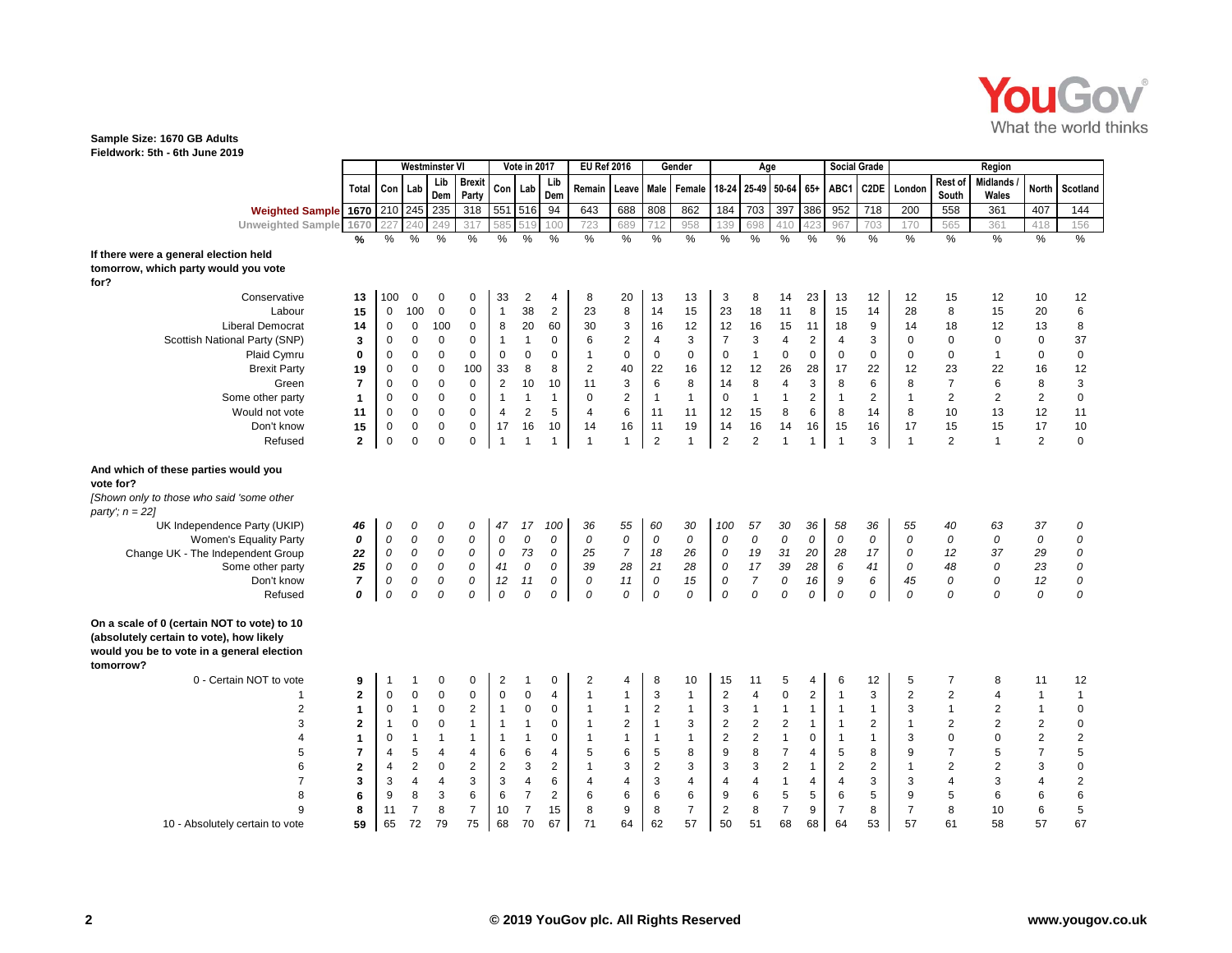

## **Sample Size: 1670 GB Adults**

**Fieldwork: 5th - 6th June 2019**

|                                                                                                                                      |                  |                | <b>Westminster VI</b> |                |                |                        | Vote in 2017   |                | <b>EU Ref 2016</b>   |                | Gender         |              | Age            |                         |                |                 |                         | <b>Social Grade</b>     |                   | Region         |                  |                   |                |                  |
|--------------------------------------------------------------------------------------------------------------------------------------|------------------|----------------|-----------------------|----------------|----------------|------------------------|----------------|----------------|----------------------|----------------|----------------|--------------|----------------|-------------------------|----------------|-----------------|-------------------------|-------------------------|-------------------|----------------|------------------|-------------------|----------------|------------------|
|                                                                                                                                      |                  | <b>Total</b>   | Con                   | Lab            | Lib<br>Dem     | <b>Brexit</b><br>Party | Con            | Lab            | Lib<br>Dem           | Remain         | Leave          | Male         | Female         | 18-24                   |                | 25-49 50-64 65+ |                         | ABC1                    | C <sub>2</sub> DE | London         | Rest of<br>South | Midlands<br>Wales | <b>North</b>   | Scotland         |
| Weighted Sample 1670 210 245                                                                                                         |                  |                |                       |                | 235            | 318                    |                | 551 516        | 94                   | 643            | 688            | 808          | 862            | 184                     | 703            | 397             | 386                     | 952                     | 718               | 200            | 558              | 361               | 407            | 144              |
| Unweighted Sample 1670                                                                                                               |                  |                | 227                   | 240            | 249            | 317                    | 585            | 51             | 100                  | 723            | 689            | 712          | 958            | 139                     | 698            | 410             | 423                     | 967                     | 703               | 170            | 565              | 361               | 418            | 156              |
|                                                                                                                                      |                  | %              | %                     | %              | %              | %                      | %              | %              | $\%$                 | $\%$           | $\%$           | %            | $\%$           | %                       | %              | %               | %                       | %                       | %                 | %              | %                | $\%$              | %              | $\%$             |
|                                                                                                                                      | 28-29            | $5-6$          |                       |                |                |                        |                |                |                      |                |                |              |                |                         |                |                 |                         |                         |                   |                |                  |                   |                |                  |
|                                                                                                                                      | May              | Jun            |                       |                |                |                        |                |                |                      |                |                |              |                |                         |                |                 |                         |                         |                   |                |                  |                   |                |                  |
| Which of the following do you think                                                                                                  |                  |                |                       |                |                |                        |                |                |                      |                |                |              |                |                         |                |                 |                         |                         |                   |                |                  |                   |                |                  |
| would make the best Prime Minister?                                                                                                  |                  |                |                       |                |                |                        |                |                |                      |                |                |              |                |                         |                |                 |                         |                         |                   |                |                  |                   |                |                  |
| Theresa May                                                                                                                          | 23               | 29             | 79                    | 3              | 18             | 45                     | 61             | 8              | 21                   | 21             | 44             | 30           | 29             | 17                      | 20             | 36              | 46                      | 30                      | 29                | 23             | 36               | 30                | 25             | 24               |
| Jeremy Corbyn                                                                                                                        | 15               | 17             | $\mathbf{1}$          | 68             | 15             | $\mathbf{1}$           | $\overline{1}$ | 39             | 12                   | 29             | 6              | 19           | 14             | 29                      | 22             | 12              | $\overline{7}$          | 19                      | 14                | 22             | 12               | 17                | 19             | 20               |
| Not sure                                                                                                                             | 55               | 47             | 20                    | 25             | 63             | 46                     | 33             | 49             | 64                   | 46             | 42             | 45           | 50             | 42                      | 53             | 48              | 39                      | 46                      | 49                | 48             | 44               | 49                | 49             | 52               |
| Refused                                                                                                                              | 7                | $\overline{7}$ | $\mathbf 0$           | $\overline{4}$ | $\overline{4}$ | 9                      | 6              | $\overline{4}$ | 3                    | 4              | $\overline{7}$ | 6            | $\overline{7}$ | 12                      | 6              | $\overline{4}$  | 8                       | 5                       | 9                 | $\overline{7}$ | 8                | 5                 | $\overline{7}$ | 5                |
| Which of the following do you think are<br>the most important issues facing the<br>country at this time? Please tick up to<br>three. |                  |                |                       |                |                |                        |                |                |                      |                |                |              |                |                         |                |                 |                         |                         |                   |                |                  |                   |                |                  |
| Britain leaving the EU                                                                                                               | 67               | 65             | 78                    | 56             | 72             | 83                     | 77             | 64             | 63                   | 64             | 75             | 67           | 63             | 46                      | 61             | 72              | 74                      | 68                      | 61                | 60             | 66               | 67                | 62             | 71               |
| Health                                                                                                                               | 32               | 36             | 32                    | 43             | 43             | 27                     | 31             | 43             | 50                   | 42             | 33             | 31           | 40             | 31                      | 33             | 37              | 41                      | 38                      | 32                | 34             | 36               | 36                | 37             | 34               |
| The environment                                                                                                                      | 27               | 27             | 18                    | 37             | 40             | 11                     | 16             | 35             | 49                   | 40             | 15             | 30           | 25             | 47                      | 29             | 23              | 19                      | 32                      | 21                | 27             | 28               | 28                | 25             | 30               |
| The economy                                                                                                                          | 25               | 26             | 35                    | 25             | 37             | 18                     | 28             | 27             | 35<br>$\overline{7}$ | 32             | 23             | 29           | 23             | 23                      | 25             | 28              | 25                      | 30                      | 20                | 23<br>22       | 25               | 22                | 29             | 31               |
| Immigration & Asylum                                                                                                                 | 22<br>25         | 23<br>21       | 27<br>25              | 9<br>17        | 8<br>10        | 57<br>29               | 36<br>26       | 12<br>17       |                      | 8              | 41<br>29       | 25<br>22     | 22<br>21       | 11<br>14                | 16<br>21       | 32<br>23        | 34<br>25                | 20<br>20                | 28<br>24          | 33             | 26<br>20         | 27<br>24          | 20             | 17               |
| Crime<br>Education                                                                                                                   | 12               | 14             | 9                     | 15             | 22             | 10                     | 9              | 17             | 15<br>17             | 14<br>19       | 9              | 13           | 14             | 21                      | 15             | 11              | 10                      | 17                      | 9                 | 8              | 15               | 14                | 18<br>14       | 15<br>14         |
| Housing                                                                                                                              | 14               | 13             | 8                     | 19             | 16             | 11                     | 8              | 19             | 17                   | 15             | 12             | 13           | 13             | 8                       | 17             | 10              | 13                      | 13                      | 13                | 24             | 15               | 10                | 10             | 10               |
| Welfare benefits                                                                                                                     | 11               | 11             | 10                    | 16             | 9              | 10                     | 7              | 13             | $\overline{7}$       | 11             | 10             | 10           | 13             | 9                       | 13             | 12              | 8                       | 10                      | 13                | 9              | 12               | 12                | 9              | 16               |
| Defence and security                                                                                                                 | 12               | 10             | 20                    | 5              | $\overline{7}$ | 13                     | 18             | 4              | 4                    | $\overline{7}$ | 15             | 11           | 9              | 6                       | $\overline{7}$ | 11              | 17                      | 10                      | 10                | 5              | 11               | 14                | 10             | 6                |
| Pensions                                                                                                                             | 6                | 6              | 3                     | 5              | $\overline{4}$ | 8                      | 5              | 6              | 4                    | 5              | $\overline{7}$ | 5            | $\overline{7}$ | $\mathbf 0$             | 3              | 10              | 10                      | 5                       | $\overline{7}$    |                | 4                |                   | 8              | $\overline{7}$   |
| Tax                                                                                                                                  | $\boldsymbol{4}$ | 4              | $\,$ 5 $\,$           | $\overline{4}$ | $\overline{4}$ | $\overline{4}$         | $\overline{4}$ | $\mathbf{3}$   | 3                    | 3              | 3              | $\mathbf 5$  | $\mathsf 3$    | $\,6\,$                 | 5              | $\mathsf 3$     | $\mathbf{1}$            | 4                       | 3                 | 4              | 3                | 3                 | 4              | 4                |
| Family life & childcare                                                                                                              | $\boldsymbol{4}$ | 4              | $\boldsymbol{2}$      | $\overline{7}$ | 5              | $\mathbf{1}$           | $\overline{2}$ | $\,6$          | $\overline{7}$       | 6              | 3              | 3            | 6              | $\overline{\mathbf{c}}$ | $\overline{7}$ | $\mathbf{3}$    | 3                       | $\overline{4}$          | 5                 | 4              | 6                |                   | 4              | $\mathbf 5$      |
| Transport                                                                                                                            | $\overline{2}$   | 1              | $\boldsymbol{2}$      | $\mathbf{1}$   |                | $\overline{1}$         | $\mathbf{1}$   |                | $\overline{c}$       | $\overline{2}$ | 1              | $\sqrt{2}$   | $\mathbf{1}$   | $\overline{c}$          | $\overline{1}$ | $\mathbf{1}$    | $\sqrt{2}$              | $\overline{\mathbf{c}}$ | $\mathbf 0$       | 2              | $\boldsymbol{2}$ |                   | -1             | $\pmb{0}$        |
| None of these                                                                                                                        |                  | 1              | $\Omega$              |                | $\mathbf 0$    | $\mathbf 0$            |                |                |                      | 1              | 0              | $\mathbf{1}$ | 1              | $\overline{c}$          |                | $\mathbf{1}$    | $\mathbf 0$             |                         | 1                 | $\Omega$       | $\overline{1}$   |                   | 2              | $\boldsymbol{2}$ |
| Don't know                                                                                                                           | 5                | 4              |                       |                |                | $\Omega$               | $\overline{2}$ |                |                      | 4              | $\overline{2}$ | 3            | 6              | 11                      | 6              | 1               | $\overline{\mathbf{c}}$ | $\overline{2}$          | 8                 |                | 3                |                   | $\overline{7}$ | 4                |